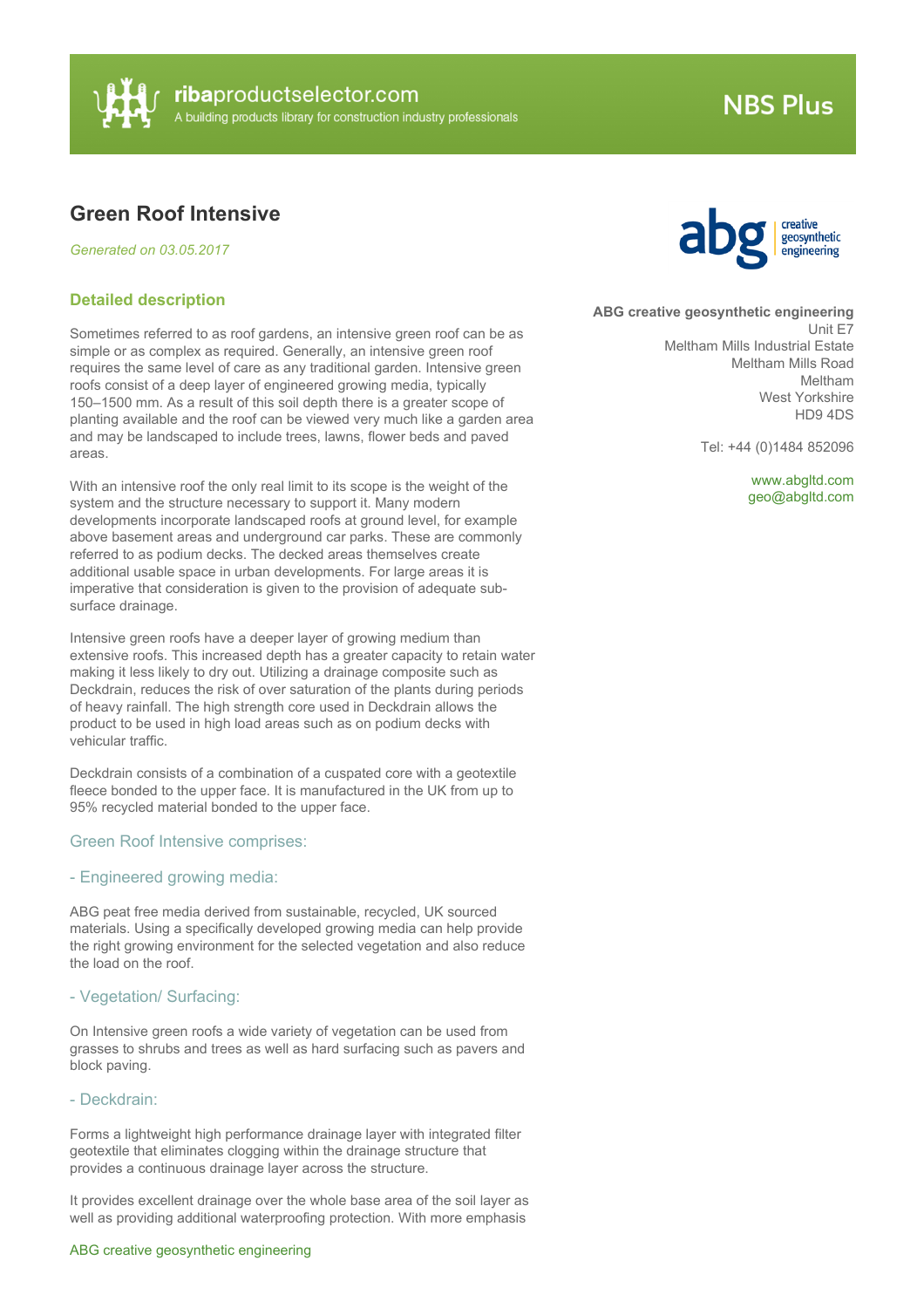

on reducing the amount of carbon used in construction, recycled materials can provide additional environmental benefits.

#### Features and benefits:

- Added protection for waterproofing layer.
- Scores BREEAM points.
- Reduces whole life costs of the building and its energy usages.
- Part of SuDS solutions acting as the first stage in the treatment train.
- Can create a useable space.
- Creates habitat to improve biodiversity.
- Noise reducing.
- Extracts pollutants and improves air quality.
- Extracts pollutants.

## **Product guidance - As Standard**

#### Deckdrain 700:

- Flow rate: 0.67.
- Puncture resistance: 2400 N.
- Typical applications: Smaller podium decks and car parks where outlets are closely spaced.

#### Deckdrain 1200:

- Flow rate: 1.25.
- Puncture resistance: 2300 N.
- Typical applications: Larger podium decks and car parks where outlets are less frequent.

#### Deckdrain 2500:

- Flow rate: 4.30.
- Puncture resistance: 4800 N.
- Typical applications: Applications where large volumes of water will be travelling over large distances in podium deck and green roofs.

#### Deckdrain 5000:

- Flow rate: 29.00.
- Puncture resistance: N/A.
- Typical applications: Used as part of a SUDS attenuation system.

#### Vegetation:

Dependent on the planting scheme.

## **Product specification**

#### **Manufacturer**

ABG creative geosynthetic engineering